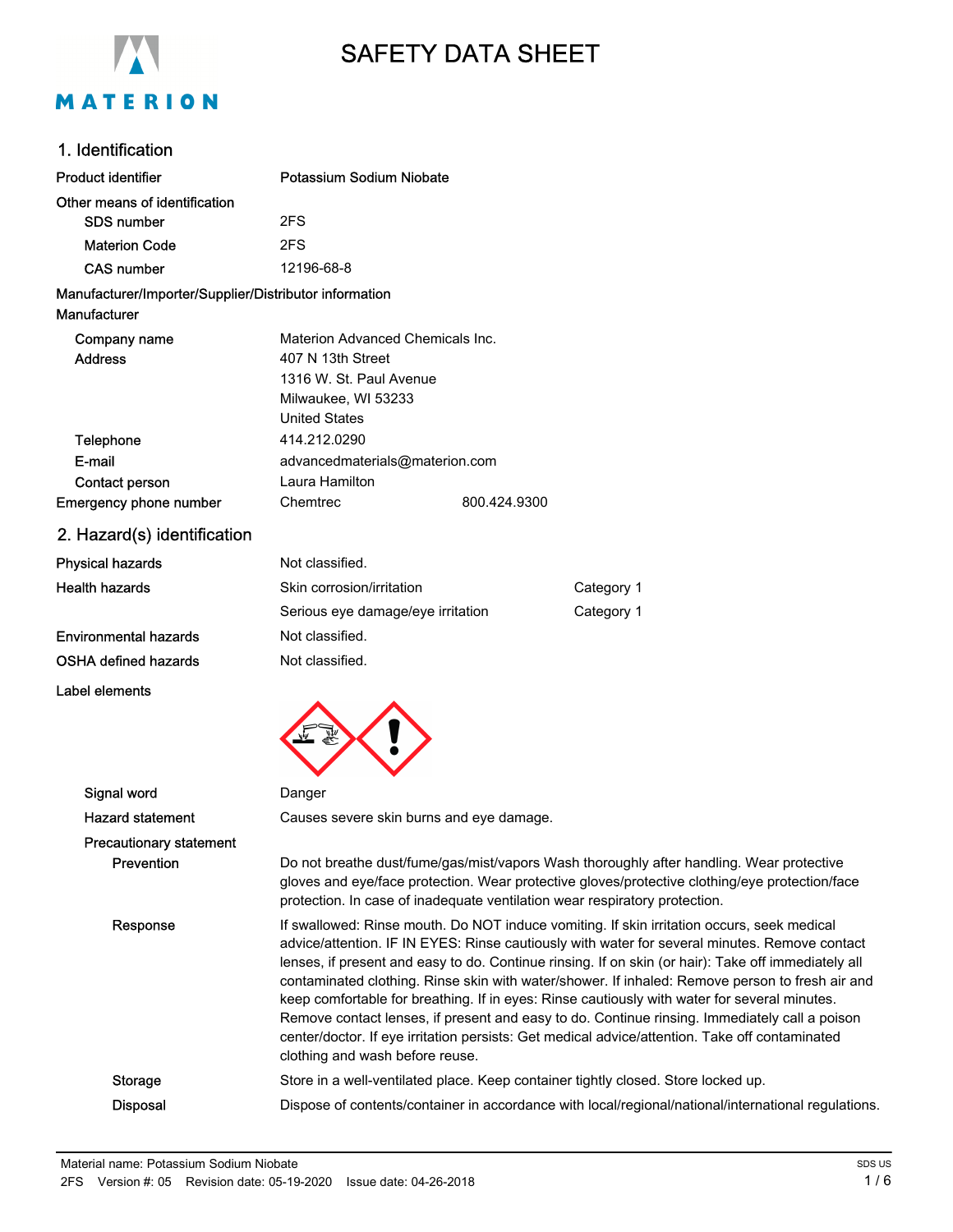Hazard(s) not otherwise classified (HNOC)

None known.

Supplemental information 100% of the mixture consists of component(s) of unknown acute oral toxicity. 100% of the mixture consists of component(s) of unknown acute dermal toxicity. 100% of the mixture consists of component(s) of unknown acute hazards to the aquatic environment. 100% of the mixture consists of component(s) of unknown long-term hazards to the aquatic environment. For further information, please contact the Product Stewardship Department at +1.800.862.4118.

Ensure that medical personnel are aware of the material(s) involved, and take precautions to

### 3. Composition/information on ingredients

#### Mixtures

| <b>Chemical name</b>                                                         | Common name and synonyms                                                                                                                                                                                                                                                                  | <b>CAS number</b> | %         |
|------------------------------------------------------------------------------|-------------------------------------------------------------------------------------------------------------------------------------------------------------------------------------------------------------------------------------------------------------------------------------------|-------------------|-----------|
| Potassium                                                                    |                                                                                                                                                                                                                                                                                           | 7440-09-7         | < 12      |
| Sodium                                                                       |                                                                                                                                                                                                                                                                                           | 7440-23-5         | $\leq 7$  |
| Other components below reportable levels                                     |                                                                                                                                                                                                                                                                                           |                   | $81 - 94$ |
| 4. First-aid measures                                                        |                                                                                                                                                                                                                                                                                           |                   |           |
| Inhalation                                                                   | Move to fresh air. Call a physician if symptoms develop or persist.                                                                                                                                                                                                                       |                   |           |
| <b>Skin contact</b>                                                          | Take off immediately all contaminated clothing. Rinse skin with water/shower. Call a physician or<br>poison control center immediately. Chemical burns must be treated by a physician. Wash<br>contaminated clothing before reuse.                                                        |                   |           |
| Eye contact                                                                  | Immediately flush eyes with plenty of water for at least 15 minutes. Remove contact lenses, if<br>present and easy to do. Continue rinsing. Call a physician or poison control center immediately.                                                                                        |                   |           |
| Ingestion                                                                    | Call a physician or poison control center immediately. Do not induce vomiting. If vomiting occurs,<br>keep head low so that stomach content doesn't get into the lungs.                                                                                                                   |                   |           |
| Most important<br>symptoms/effects, acute and<br>delayed                     | Burning pain and severe corrosive skin damage. Causes serious eye damage. Symptoms may<br>include stinging, tearing, redness, swelling, and blurred vision. Permanent eye damage including<br>blindness could result.                                                                     |                   |           |
| Indication of immediate medical<br>attention and special treatment<br>needed | Provide general supportive measures and treat symptomatically. Chemical burns: Flush with water<br>immediately. While flushing, remove clothes which do not adhere to affected area. Call an<br>ambulance. Continue flushing during transport to hospital. Keep victim under observation. |                   |           |

General information

### 5. Fire-fighting measures

| Suitable extinguishing media                                     | Powder. Dry sand.                                                                             |
|------------------------------------------------------------------|-----------------------------------------------------------------------------------------------|
| Unsuitable extinguishing media                                   | Water.                                                                                        |
| Specific hazards arising from<br>the chemical                    | During fire, gases hazardous to health may be formed.                                         |
| Special protective equipment<br>and precautions for firefighters | Self-contained breathing apparatus and full protective clothing must be worn in case of fire. |
| Fire fighting<br>equipment/instructions                          | Move containers from fire area if you can do so without risk.                                 |
| Specific methods                                                 | Use standard firefighting procedures and consider the hazards of other involved materials.    |
| General fire hazards                                             | No unusual fire or explosion hazards noted.                                                   |
|                                                                  |                                                                                               |

Symptoms may be delayed.

protect themselves.

### 6. Accidental release measures

Keep unnecessary personnel away. Keep people away from and upwind of spill/leak. Wear appropriate protective equipment and clothing during clean-up. Do not touch damaged containers or spilled material unless wearing appropriate protective clothing. Ensure adequate ventilation. Local authorities should be advised if significant spillages cannot be contained. Personal precautions, protective equipment and emergency procedures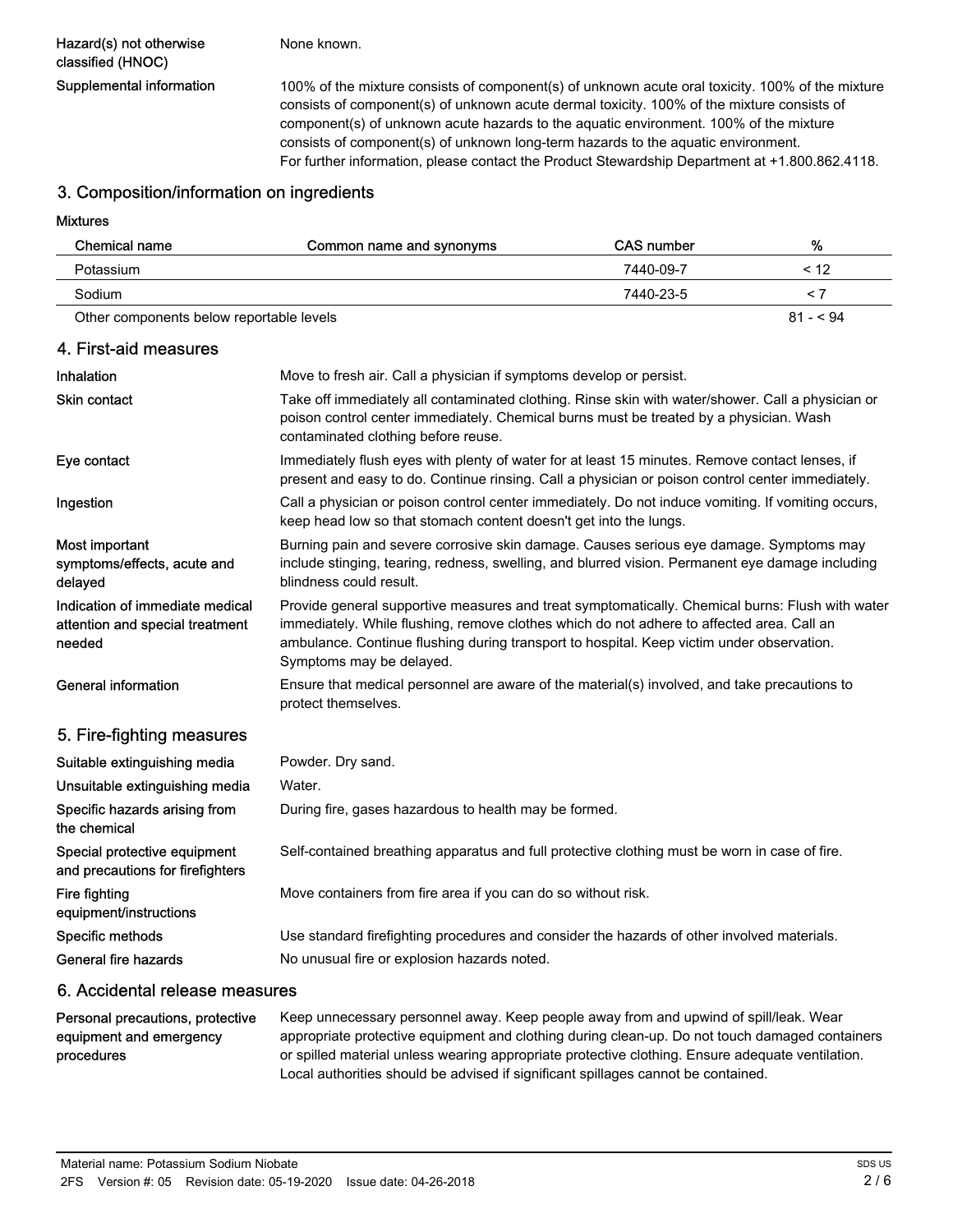| Methods and materials for<br>containment and cleaning up                                     | Large Spills: Stop the flow of material, if this is without risk. Dike the spilled material, where this is<br>possible. Absorb in vermiculite, dry sand or earth and place into containers. Following product<br>recovery, flush area with water. |
|----------------------------------------------------------------------------------------------|---------------------------------------------------------------------------------------------------------------------------------------------------------------------------------------------------------------------------------------------------|
|                                                                                              | Small Spills: Wipe up with absorbent material (e.g. cloth, fleece). Clean surface thoroughly to<br>remove residual contamination.                                                                                                                 |
|                                                                                              | Never return spills to original containers for re-use.                                                                                                                                                                                            |
| <b>Environmental precautions</b>                                                             | Avoid discharge into drains, water courses or onto the ground.                                                                                                                                                                                    |
| 7. Handling and storage                                                                      |                                                                                                                                                                                                                                                   |
| Precautions for safe handling                                                                | Do not get in eyes, on skin, or on clothing. Provide adequate ventilation. Wear appropriate<br>personal protective equipment.                                                                                                                     |
| Conditions for safe storage,<br>including any incompatibilities                              | Store locked up. Store in original tightly closed container.                                                                                                                                                                                      |
| 8. Exposure controls/personal protection                                                     |                                                                                                                                                                                                                                                   |
| Occupational exposure limits                                                                 | This mixture has no ingredients that have PEL, TLV, or other recommended exposure limit.                                                                                                                                                          |
| <b>Biological limit values</b>                                                               | No biological exposure limits noted for the ingredient(s).                                                                                                                                                                                        |
| Appropriate engineering controls                                                             | Eye wash facilities and emergency shower must be available when handling this product.                                                                                                                                                            |
| Individual protection measures, such as personal protective equipment<br>Eye/face protection | Wear safety glasses with side shields (or goggles) and a face shield.                                                                                                                                                                             |
| Skin protection<br>Hand protection                                                           | Wear appropriate chemical resistant gloves.                                                                                                                                                                                                       |
| Other                                                                                        | Wear appropriate chemical resistant clothing.                                                                                                                                                                                                     |
| <b>Respiratory protection</b>                                                                | In case of insufficient ventilation, wear suitable respiratory equipment.                                                                                                                                                                         |
| <b>Thermal hazards</b>                                                                       | Wear appropriate thermal protective clothing, when necessary.                                                                                                                                                                                     |
| General hygiene considerations                                                               | Always observe good personal hygiene measures, such as washing after handling the material<br>and before eating, drinking, and/or smoking.                                                                                                        |

## 9. Physical and chemical properties

| Appearance                                   |                                                 |
|----------------------------------------------|-------------------------------------------------|
| <b>Physical state</b>                        | Solid.                                          |
| Form                                         | Solid.                                          |
| Color                                        | Not available.                                  |
| Odor                                         | Not available.                                  |
| <b>Odor threshold</b>                        | Not available.                                  |
| рH                                           | Not available.                                  |
| Melting point/freezing point                 | 2012 °F (1100 °C) / 2012 °F (1100 °C) estimated |
| Initial boiling point and boiling<br>range   | Not available.                                  |
| Flash point                                  | Not available.                                  |
| <b>Evaporation rate</b>                      | Not available.                                  |
| Flammability (solid, gas)                    | Not available.                                  |
| Upper/lower flammability or explosive limits |                                                 |
| Flammability limit - lower<br>$(\%)$         | Not available.                                  |
| <b>Flammability limit - upper</b><br>$(\%)$  | Not available.                                  |
| Explosive limit - lower (%)                  | Not available.                                  |
| Explosive limit - upper (%)                  | Not available.                                  |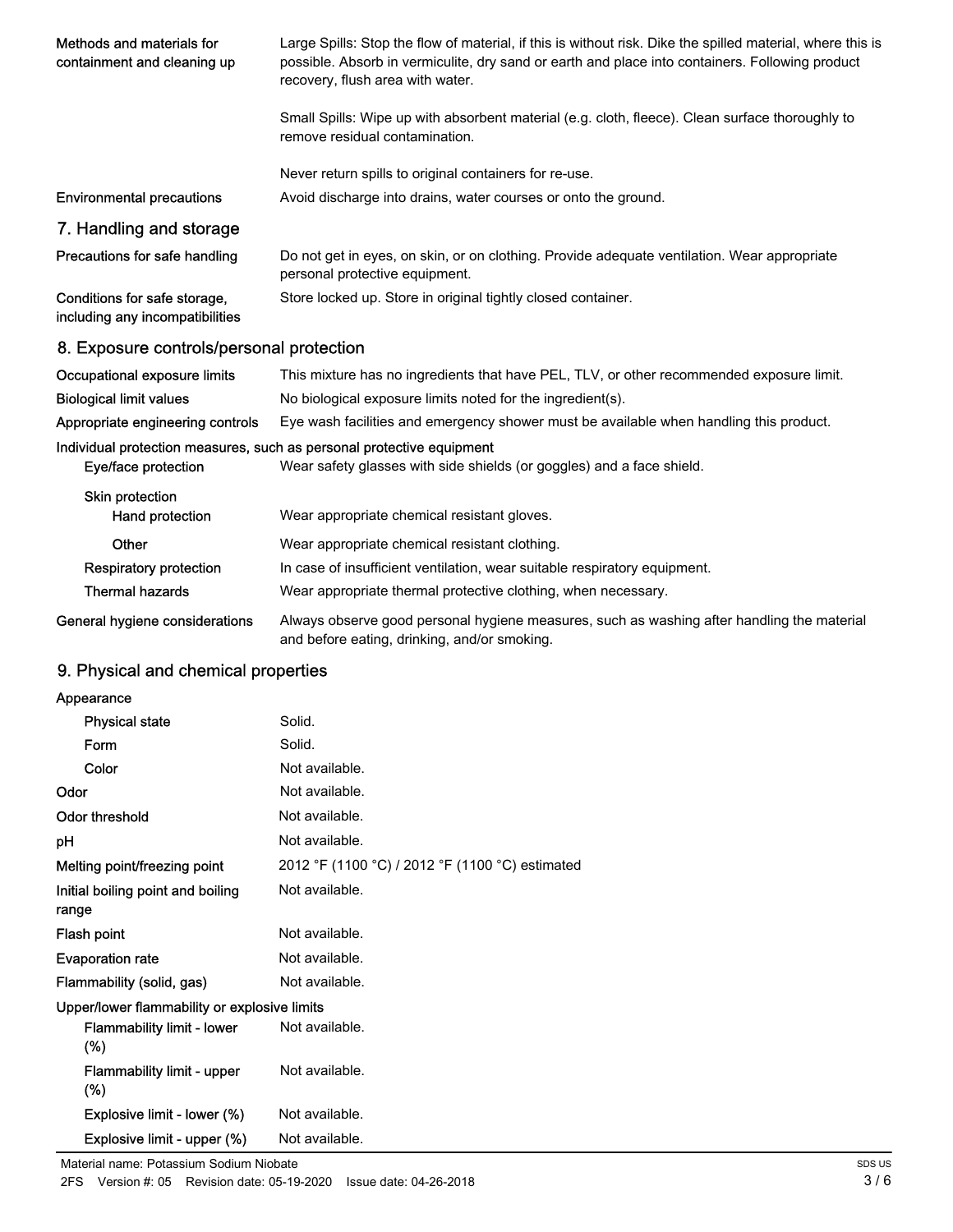| Vapor pressure                                    | Not available.                                                                                |
|---------------------------------------------------|-----------------------------------------------------------------------------------------------|
| Vapor density                                     | Not available.                                                                                |
| <b>Relative density</b>                           | Not available.                                                                                |
| Solubility(ies)                                   |                                                                                               |
| Solubility (water)                                | Not available.                                                                                |
| <b>Partition coefficient</b><br>(n-octanol/water) | Not available.                                                                                |
| Auto-ignition temperature                         | Not available.                                                                                |
| Decomposition temperature                         | Not available.                                                                                |
| <b>Viscosity</b>                                  | Not available.                                                                                |
| Other information                                 |                                                                                               |
| <b>Explosive properties</b>                       | Not explosive.                                                                                |
| <b>Oxidizing properties</b>                       | Not oxidizing.                                                                                |
| Specific gravity                                  | $4.51$ g/cc                                                                                   |
| 10. Stability and reactivity                      |                                                                                               |
| Reactivity                                        | The product is stable and non-reactive under normal conditions of use, storage and transport. |
| <b>Chemical stability</b>                         | Material is stable under normal conditions.                                                   |
| Possibility of hazardous<br>reactions             | Hazardous polymerization does not occur.                                                      |
| <b>Conditions to avoid</b>                        | Contact with incompatible materials.                                                          |
| Incompatible materials                            | Strong oxidizing agents.                                                                      |
| Hazardous decomposition<br>products               | No hazardous decomposition products are known.                                                |

## 11. Toxicological information

| Information on likely routes of exposure |  |  |
|------------------------------------------|--|--|
|------------------------------------------|--|--|

| Inhalation                                                                         | May cause irritation to the respiratory system.                                                                                                                                                                       |
|------------------------------------------------------------------------------------|-----------------------------------------------------------------------------------------------------------------------------------------------------------------------------------------------------------------------|
| <b>Skin contact</b>                                                                | Causes severe skin burns.                                                                                                                                                                                             |
| Eye contact                                                                        | Causes serious eye damage.                                                                                                                                                                                            |
| Ingestion                                                                          | Causes digestive tract burns.                                                                                                                                                                                         |
| Symptoms related to the<br>physical, chemical and<br>toxicological characteristics | Burning pain and severe corrosive skin damage. Causes serious eye damage. Symptoms may<br>include stinging, tearing, redness, swelling, and blurred vision. Permanent eye damage including<br>blindness could result. |
| Information on toxicological effects                                               |                                                                                                                                                                                                                       |
| <b>Acute toxicity</b>                                                              | Not known.                                                                                                                                                                                                            |
| Skin corrosion/irritation                                                          | Causes severe skin burns and eye damage.                                                                                                                                                                              |
| Serious eye damage/eye<br>irritation                                               | Causes serious eye damage.                                                                                                                                                                                            |
| Respiratory or skin sensitization                                                  |                                                                                                                                                                                                                       |
| Respiratory sensitization                                                          | Not a respiratory sensitizer.                                                                                                                                                                                         |
| Skin sensitization                                                                 | This product is not expected to cause skin sensitization.                                                                                                                                                             |
| Germ cell mutagenicity                                                             | No data available to indicate product or any components present at greater than 0.1% are<br>mutagenic or genotoxic.                                                                                                   |
| Carcinogenicity                                                                    | Not classifiable as to carcinogenicity to humans.                                                                                                                                                                     |
| IARC Monographs. Overall Evaluation of Carcinogenicity                             |                                                                                                                                                                                                                       |
| Not listed.                                                                        |                                                                                                                                                                                                                       |
|                                                                                    | OSHA Specifically Regulated Substances (29 CFR 1910.1001-1052)                                                                                                                                                        |

Not regulated.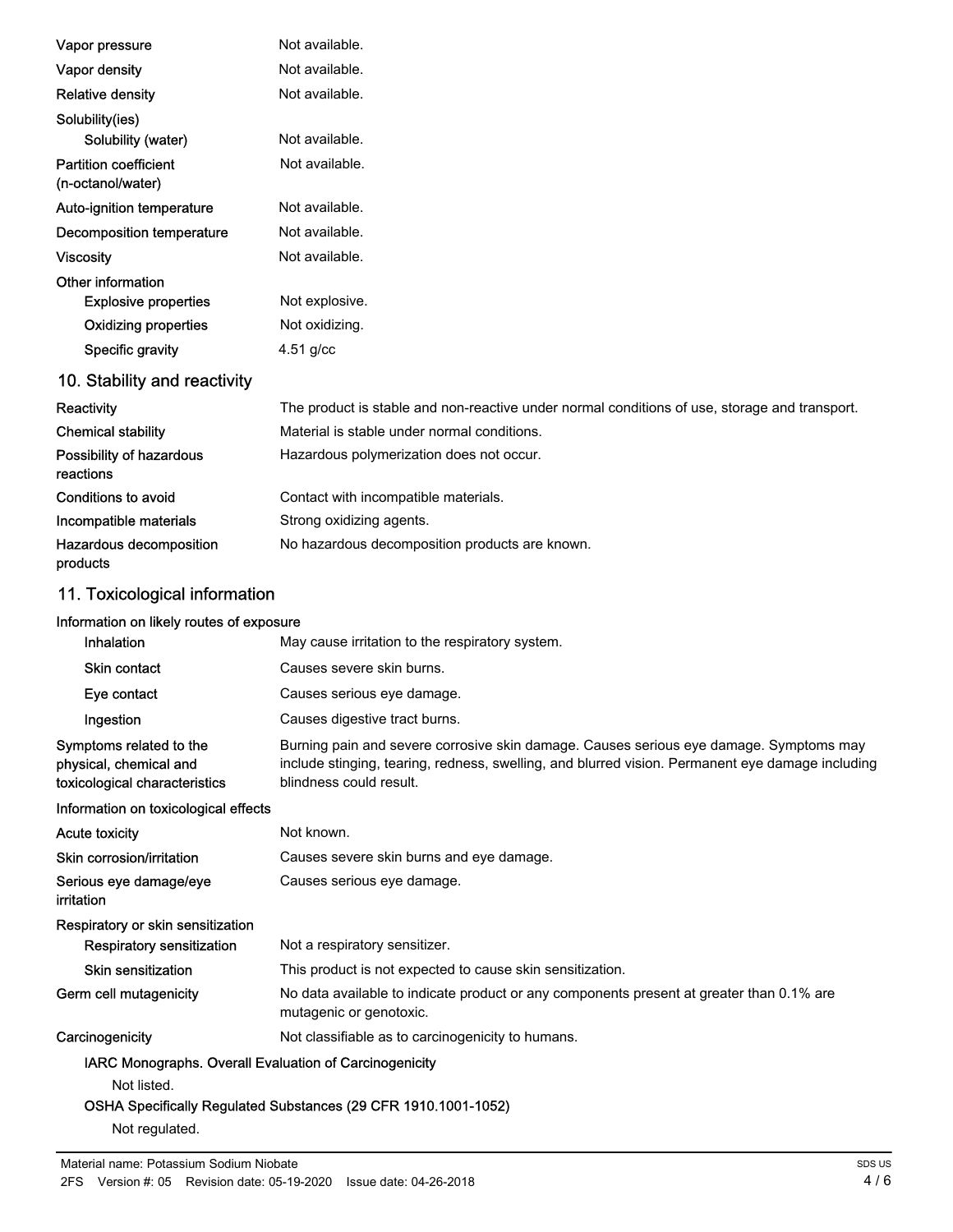| US. National Toxicology Program (NTP) Report on Carcinogens |                 |                           |                                                                                                                                                                                                       |
|-------------------------------------------------------------|-----------------|---------------------------|-------------------------------------------------------------------------------------------------------------------------------------------------------------------------------------------------------|
| Not listed.                                                 |                 |                           |                                                                                                                                                                                                       |
| Reproductive toxicity                                       |                 |                           | This product is not expected to cause reproductive or developmental effects.                                                                                                                          |
| Specific target organ toxicity -<br>single exposure         | Not classified. |                           |                                                                                                                                                                                                       |
| Specific target organ toxicity -<br>repeated exposure       | Not classified. |                           |                                                                                                                                                                                                       |
| <b>Aspiration hazard</b>                                    |                 | Not an aspiration hazard. |                                                                                                                                                                                                       |
| 12. Ecological information                                  |                 |                           |                                                                                                                                                                                                       |
| <b>Ecotoxicity</b>                                          |                 |                           | The product is not classified as environmentally hazardous. However, this does not exclude the<br>possibility that large or frequent spills can have a harmful or damaging effect on the environment. |
| Product                                                     |                 | <b>Species</b>            | <b>Test Results</b>                                                                                                                                                                                   |
| Potassium Sodium Niobate (CAS 12196-68-8)                   |                 |                           |                                                                                                                                                                                                       |
| <b>Aguatic</b>                                              |                 |                           |                                                                                                                                                                                                       |
| Crustacea                                                   | EC50            | Daphnia                   | 25859.4922 mg/l, 48 hours estimated                                                                                                                                                                   |

| Components             |      | <b>Species</b>             | <b>Test Results</b> |  |
|------------------------|------|----------------------------|---------------------|--|
| Sodium (CAS 7440-23-5) |      |                            |                     |  |
| Aguatic                |      |                            |                     |  |
| Crustacea              | EC50 | Water flea (Daphnia magna) | 1640 mg/l, 48 hours |  |

\* Estimates for product may be based on additional component data not shown.

| Persistence and degradability            |                                                                                                                                                                                                                        |
|------------------------------------------|------------------------------------------------------------------------------------------------------------------------------------------------------------------------------------------------------------------------|
| Bioaccumulative potential                | No data available.                                                                                                                                                                                                     |
| Mobility in soil                         | No data available.                                                                                                                                                                                                     |
| Other adverse effects                    | No other adverse environmental effects (e.g. ozone depletion, photochemical ozone creation<br>potential, endocrine disruption, global warming potential) are expected from this component.                             |
| 13. Disposal considerations              |                                                                                                                                                                                                                        |
| <b>Disposal instructions</b>             | Collect and reclaim or dispose in sealed containers at licensed waste disposal site. Dispose of<br>contents/container in accordance with local/regional/national/international regulations.                            |
| Local disposal regulations               | Dispose in accordance with all applicable regulations.                                                                                                                                                                 |
| Hazardous waste code                     | The waste code should be assigned in discussion between the user, the producer and the waste<br>disposal company.                                                                                                      |
| Waste from residues / unused<br>products | Dispose of in accordance with local regulations. Empty containers or liners may retain some<br>product residues. This material and its container must be disposed of in a safe manner (see:<br>Disposal instructions). |
| Contaminated packaging                   | Since emptied containers may retain product residue, follow label warnings even after container is<br>emptied. Empty containers should be taken to an approved waste handling site for recycling or<br>disposal.       |

### 14. Transport information

### DOT

Not regulated as dangerous goods.

### IATA

Not regulated as dangerous goods.

### IMDG

Not regulated as dangerous goods.